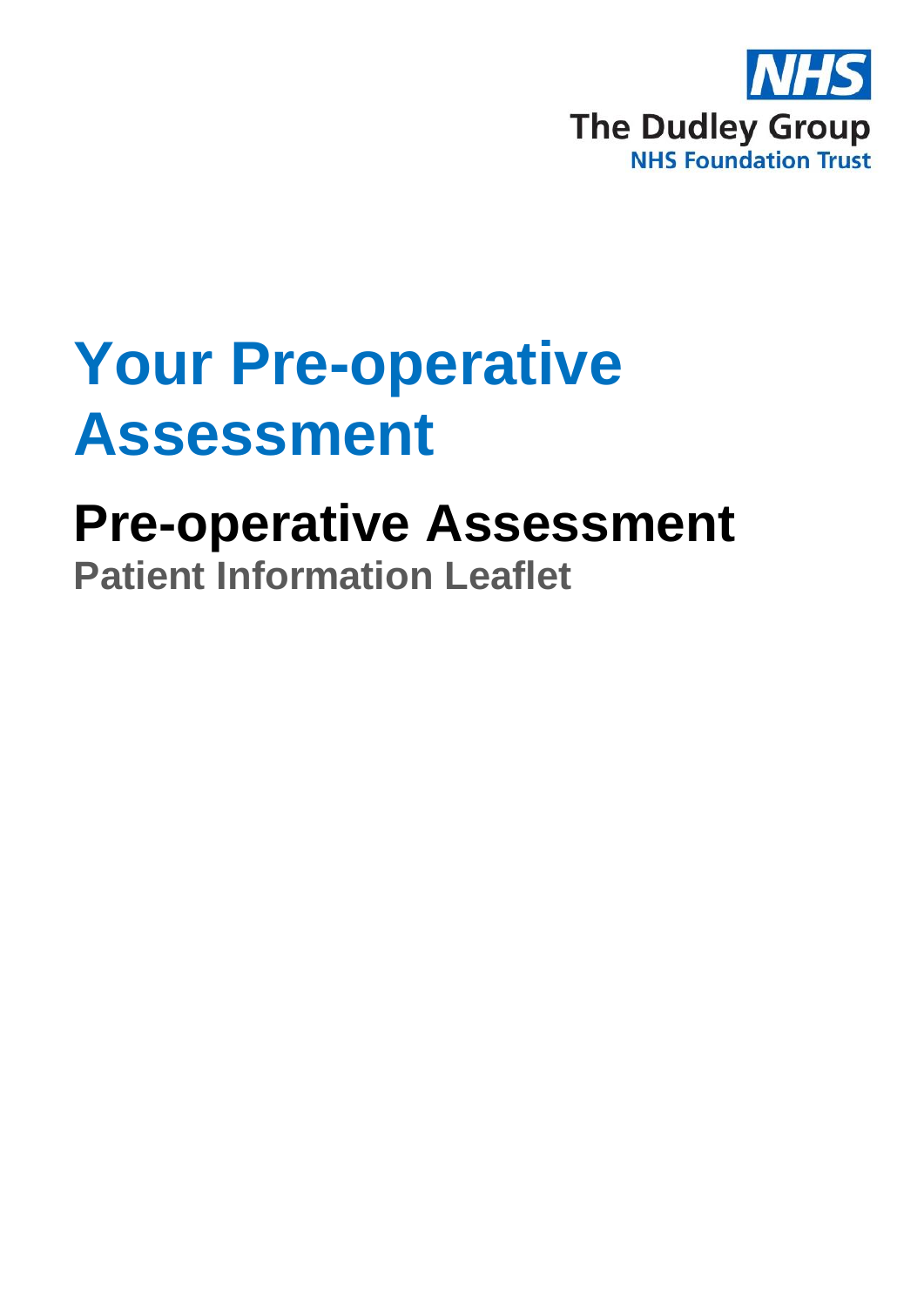## **Who is this leaflet for?**

If you have been told you require an operation involving an anaesthetic/sedation, you are required to attend the Pre-operative Assessment Clinic (PAC).

## **Where do I attend?**

Our PAC is at Russells Hall Hospital. PAC is located on the Ground Floor, North Block. If you are attending for a booked appointment, further details can be found in your appointment letter.

- If you have been listed for surgery at another location, eg Corbett Outpatient Centre, New Cross Hospital etc, or your surgery is on a weekend, you will be required to attend for your pre-operative assessment at Russells Hall Hospital.
- If you have been listed for **urgent** surgery, you can attend any time between **8am - 5pm, Monday to Friday**, directly after your appointment at Russells Hall Hospital with your surgeon. If you are unable to attend immediately, you must return within five working days. Please note that we are not open on a bank holiday. If you have attended your initial clinic appointment at another location, please allow 48 hours between your clinic appointment and pre-operative assessment attendance.
- For **routine** surgery, you will have received a booked appointment letter stating where and when to attend. Please do not arrive more than five minutes before your appointment time. This is for your safety and to ensure adequate social distancing in the department.

## **What do I need to bring with me?**

In order for us to perform a full assessment and provide you with all the necessary advice before your operation, we need a list of any medicines you take at home.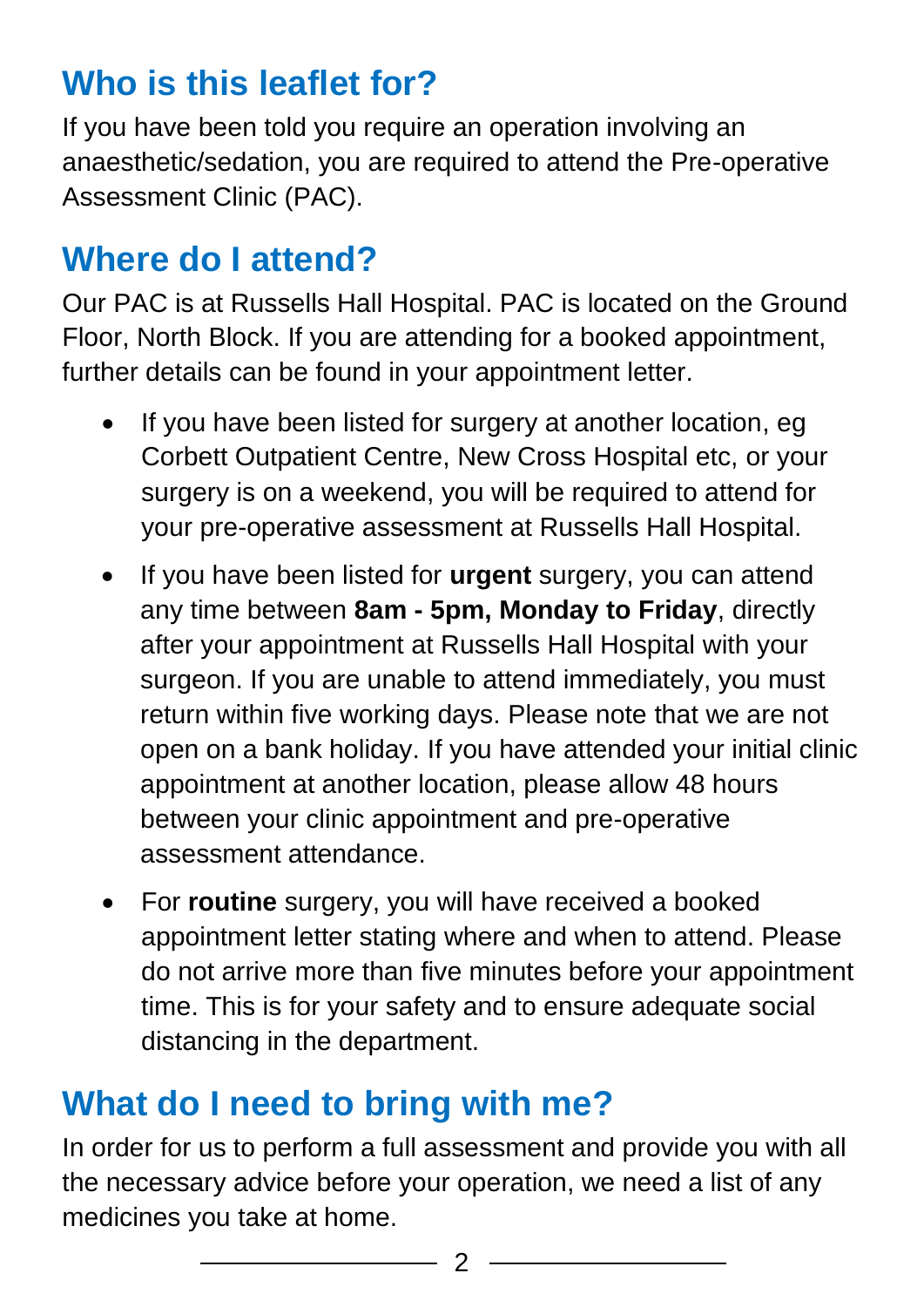If you wear glasses, it is advisable to bring them with you.

If provided, please bring your completed pre-operative assessment health screening questionnaire with you.

## **What happens at your PAC appointment?**

Before your anaesthetic, we need to know about your general health.

The pre-operative assessment process will take approximately **one to two hours**. This will depend on whether you have other medical problems or complex needs. In these instances, you may need to be seen by a consultant anaesthetist for further discussion. It is also an opportunity for you to ask questions about your anaesthetic and what to expect on the day of surgery.

## **What can you expect when you attend our PAC?**

- You will be seen by one of our clinical support workers who will measure your height and weight and record your pulse. blood pressure etc.
- Routine swabs for MRSA will be taken from your nose and groin.
- Each patient will be required to complete a screening questionnaire, if not already completed. This should take between 10 to 15 minutes.
- Our anaesthetists will look over your questionnaire and medical notes, and then one of our nurses will complete your pre-operative assessment.
- Look out for more useful information about preparing you for surgery by watching our TV screens in the clinic whilst you wait.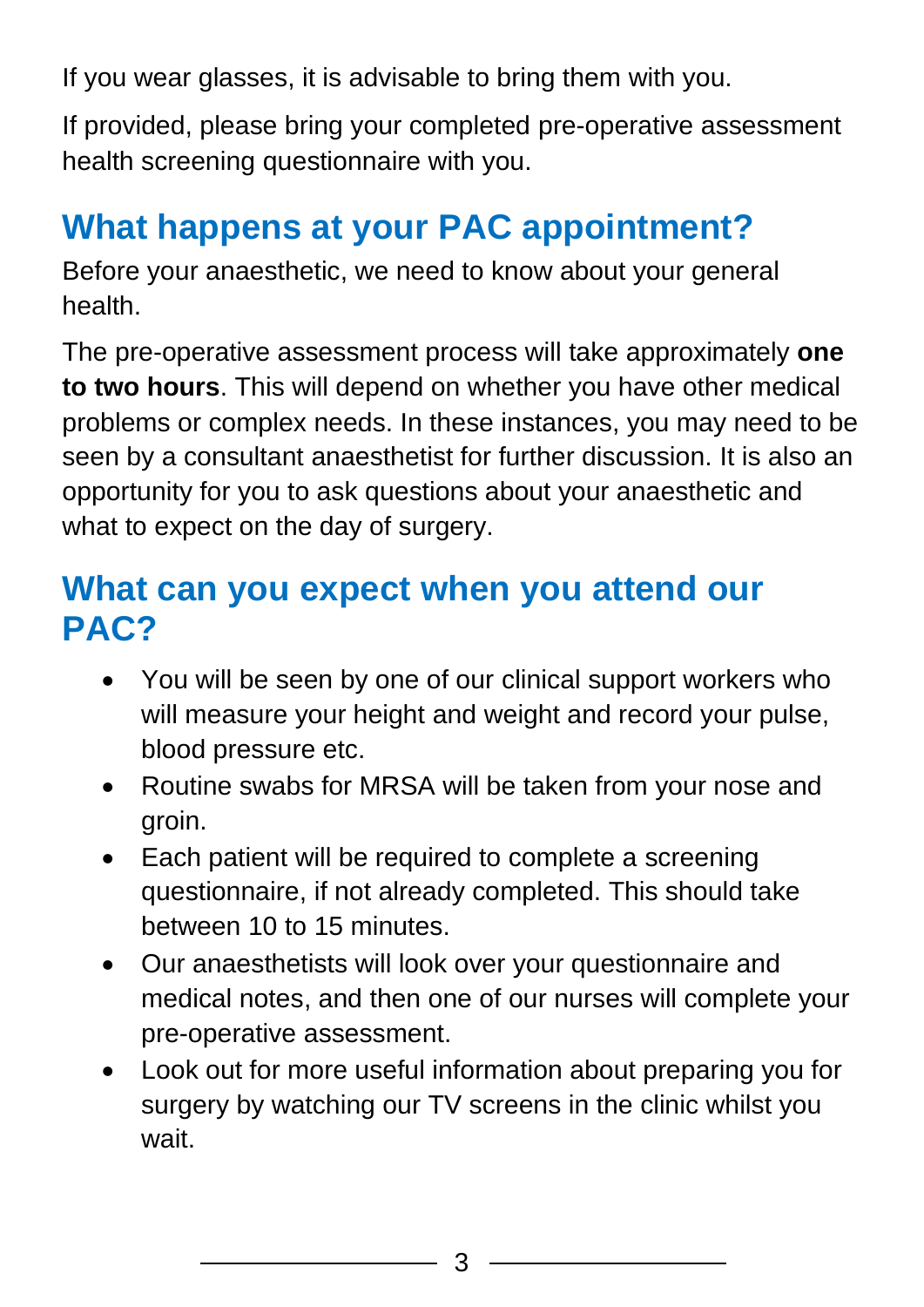## **What if I need further tests?**

Depending on the outcome of your assessment, you may require further investigations to make sure that you are fit for your surgery. These may include:

- Blood tests.
- An electrocardiogram (ECG) a tracing of your heart.
- Lung function tests.
- A review with another hospital specialist.

Many of these can be performed at your appointment, but in some circumstances, you will be required to attend for a further visit.

To help us carry out the necessary tests in pre-operative assessment, it is helpful if you wear loose, comfortable clothing. If you would like to know more about having an ECG, we can provide you with written information.

If you wish to have a chaperone during your appointment/tests, please let a member of our staff know.

## **Our aim**

Our aim is to ensure that you are as fit and as well prepared as possible before your operation. We will advise you about what you can do in the time leading up to surgery to improve your health and fitness.

We will provide you with all the information you need to make sure the day of your operation runs smoothly – this includes advice about fasting instructions and if/when to take your regular medicines.

## **What happens if I do not attend my PAC appointment?**

In order for you to proceed safely with your operation, you must complete a pre-operative assessment. If you are unable to attend your appointment, you will need to contact us on 01384 456111 ext 3301.